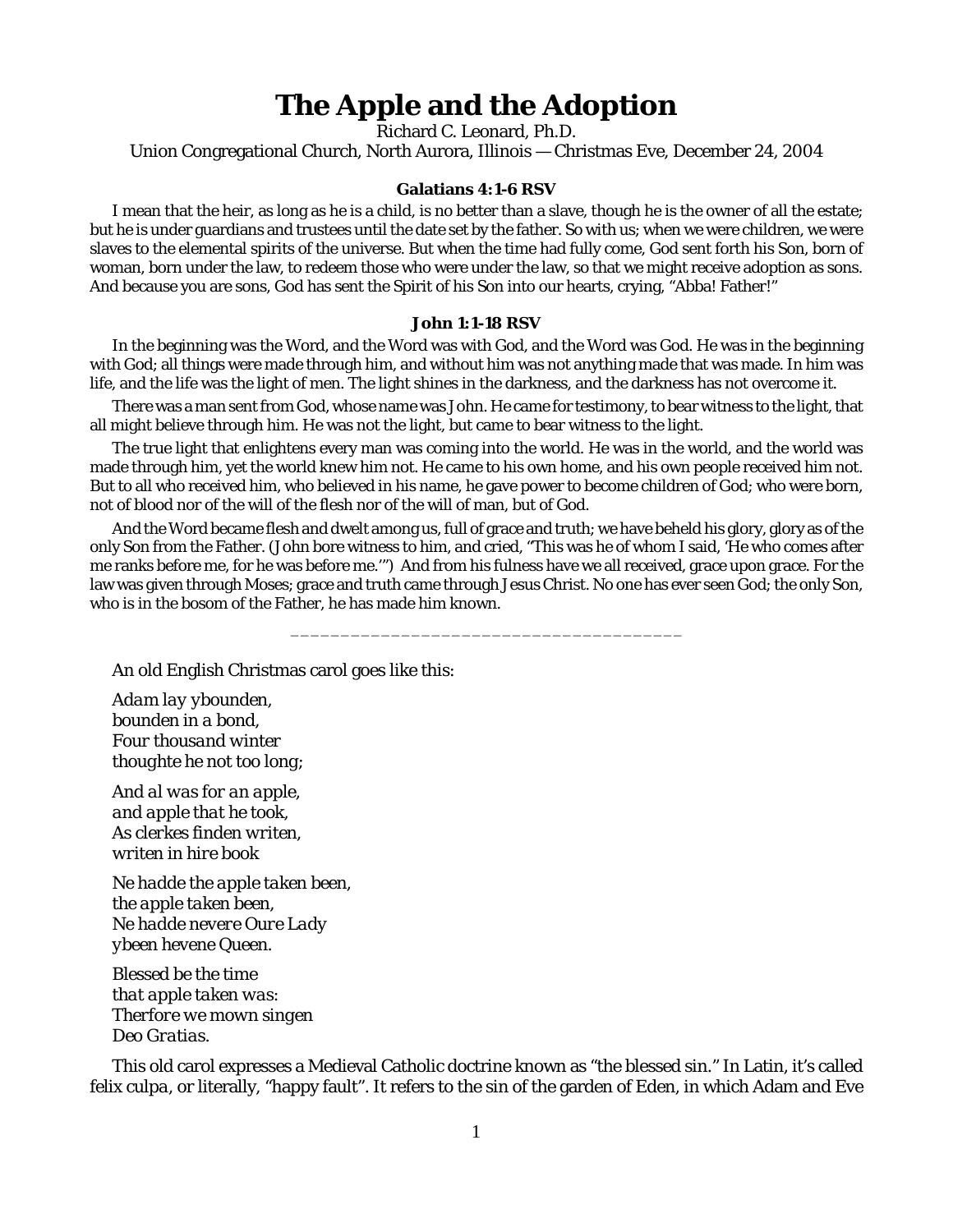ate the forbidden fruit — traditionally called an apple. If that sin had not occurred, Christ would never have had to come to us and we would never have known the redemption that is in Jesus. As the Latin Mass has it, *O felix culpa quae talem et tantum meruit habere redemptorum* — "O happy fault which received as its reward so great and so good a redeemer." If there's any scriptural basis for the doctrine of "the blessed sin," we find it in Romans 5:20, when Paul says, "But where sin increased, grace abounded all the more."

Of course, this carol focuses on another Catholic idea, the picture of the Virgin Mary as the Queen of Heaven.

*Ne hadde the apple taken been, the apple taken been, Ne hadde nevere Oure Lady ybeen hevene Queen.*

If the forbidden fruit had not been taken, Christ would never have come, and — what is more! — his mother would never have become the Queen of Heaven. But "blessed be the time that apple taken was," for we can now sing *Deo gracias* — "Thanks be to God."

As Protestants, it's not our "thing" to dwell on the role of the Virgin Mary or to refer to her as the Queen of Heaven. We surely recognize that the humble faith of young Miriam of Nazareth, and her willing response to the angel Gabriel's message — "Behold, I am the handmaiden of the Lord; be it unto me according to thy word" — these were what the Holy Spirit used to bring about the birth of the Word of God in human form. But, unlike our Catholic brethren, we don't see that Scripture gives any role to Mary as a heavenly partner with her Son in the ongoing story of redemption.

Nevertheless, this old carol does allude to an important biblical truth. When "that apple taken was," something changed in our human condition. The Bible looks at Adam as a glorious figure, created in the image of God — created male and female in his image, for Eve is really included in Adam. Man and woman together make up a picture of what God is like, communicating with one another in love, and exercising dominion over the earth in God's name. They live in a garden paradise where their needs are met, where there's no struggle to wrest the fruit of the ground from a reluctant earth, where there's free and open communion with the Lord. But something happened to spoil this beautiful picture. Enter the tempter, the serpent. "So the Lord told you not to eat from that tree, did he, lest you die? Wrong! You won't die. The Lord's only trying to protect his position. 'God knows that when you eat of it your eyes will be opened, and you will be like God, knowing good and evil' (Genesis 3:2-5). *Take the apple!*"

 In the story of what our first ancestors did, the Bible explains what *sin* is. Sin is disobedience to God's command. God said, "Don't take," but they took. Why did Adam and Eve think they could do that? Because the serpent dared them to, and they yielded. The apple was a tasty fruit, but that's not how he enticed them — "Try it, you'll like it." No, he enticed them with another thought: "You will be like God" — or, in another translation, "You will be as gods." What a concept, to be like a god! To have nobody else for a boss but your own sweet self. To have everything your own way, and not have to worry about what somebody else thinks you should do. To be at the center of your own universe, with everyone else's needs revolving around yours. To be beholden no longer to Father, Son and Holy Spirit but only to the unholy trinity — "me, myself and I." When we read of Adam and Eve's taking the forbidden fruit, we can almost hear Frank Sinatra singing, "I did it my way."

Adam was the Son of God. Scripture calls him the Son of God in Luke 3:38. The Bible expresses the relationship this way: "Then the Lord God formed man of dust from the ground, and breathed into his nostrils the breath of life; and man became a living being" (Genesis 2:7). In Hebrew this is a play on words; the word for "man" is *'adam*, and the word for dust or dirt is *'adamah*. What's the Bible telling us? We're *human beings* because God has breathed his own life into us; otherwise we'd be nothing but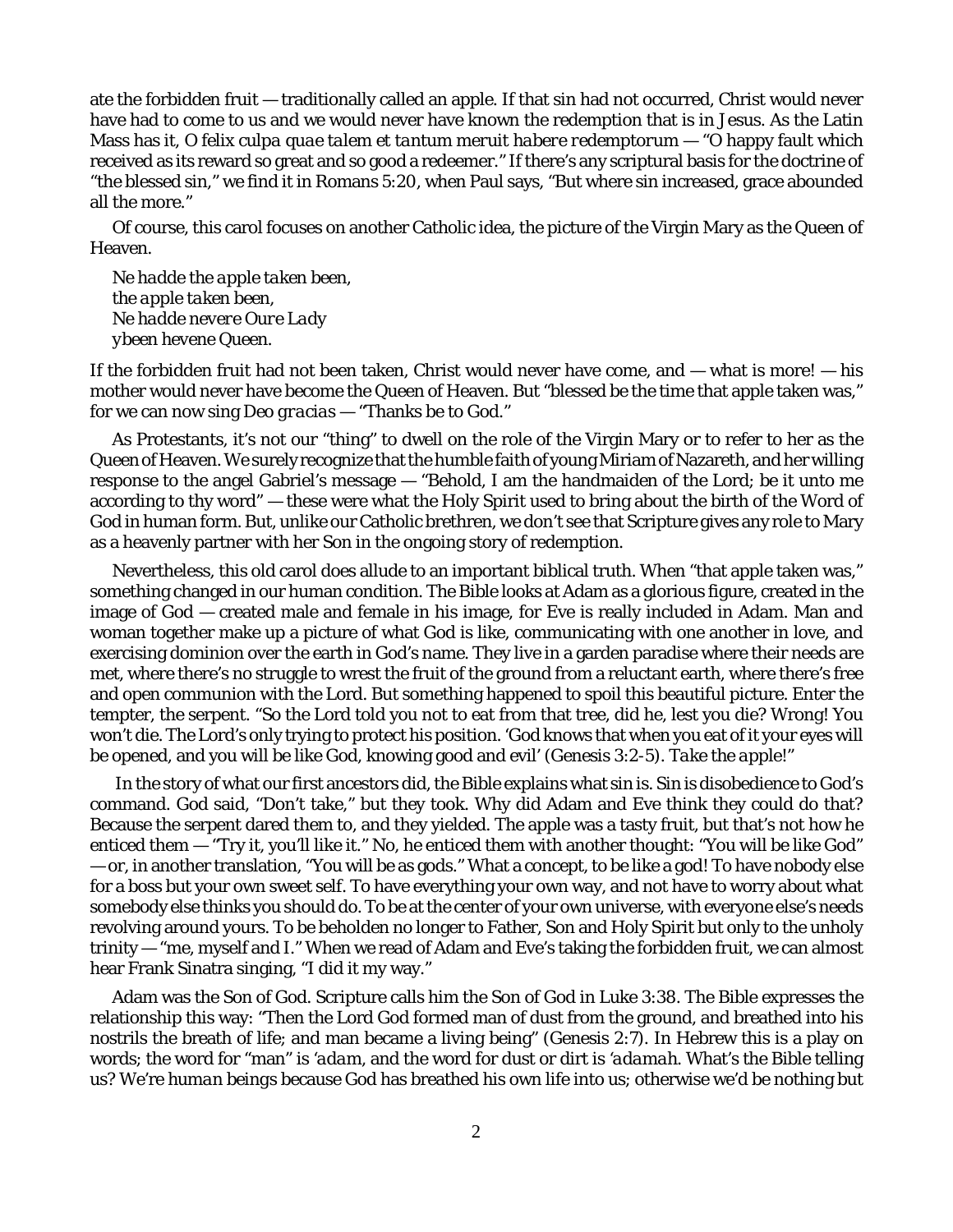"dust," the accidental outcome of some blind evolutionary process — which is what some folks today think we are. I read once that all the chemicals and substances that make up the human body are worth about 98 cents. (That was years ago, and I suppose with inflation we're worth more than that now.) But when you pass your life on to another human being, that being is your child, your son or daughter. We were made to be the sons of God.

But sonship involves love and respect and obedience to your parent. Being a good daughter or son requires maintaining communication with your parent, just as Adam enjoyed the fellowship with his Creator. Our father isn't someone we can blow off, or we're no longer really his child. In the Bible, a father is someone people look up to  $-$  a man of respect and dignity and wisdom  $-$  and his family's welfare depends on him. Today we have a poor understanding of what fatherhood is supposed to be. Situation comedies have made dads into buffoons. The sexual revolution has given us absentee fathers and deadbeat dads. In our culture we no longer understand how precious that relationship is between parents and children. We may find it hard to fathom what a serious matter it was when Adam and Eve disobeyed what the Lord had told them. When "that apple taken was," a relationship of trust was broken. As a matter of ancestry and history, Adam was the son of God. But as a living relationship, Adam's sonship evaporated. The image of God was defaced. Because man and woman listened to the tempter, they lost out on Paradise. But they also lost their exalted place as children of the heavenly Father. Because man listened to the tempter who said, "Have it your way," he was cut off from that breath of divine life that had made him the son of God. When "that apple taken was," we died.

In the New Testament we read about some folks who thought they could *earn* their way back into sonship of God by keeping all his rules. — by proving to him how good they could be. Jesus and his apostles understood that this way to sonship was doomed to failure, for it was just another version of the tempter's enticement: "You will be like God, knowing good and evil." Self-justification never brings us closer to our Father. It only puts *us* where *he* ought to be, in the center of our lives. If you're not somebody's child by birth, there's only one way you can become their child: *by adoption*.

"When the time had fully come," says Paul, "God sent forth his Son, born of woman, born under the law, to redeem those who were under the law, so that we might receive adoption as sons" (Galatians 4:4). What Adam and Eve lost when they took that forbidden fruit can be restored in only one way: through Jesus Christ, whom Paul calls "the last Adam." "The first man was from the earth," he says, "a man of dust; the second man is from heaven. . . . Just as we have borne the image of the man of dust, we shall also bear the image of the man of heaven" (1 Corinthians 15:47, 49). We bear that image when we unite with Jesus and, as his brothers and sisters, are adopted once again into the family of God.

The astounding message of Christmas is this: "The Word became flesh and dwelt among us, full of grace and truth; we have beheld his glory, glory as of the only Son from the Father" (John 1:14). And the corollary is this, in the words of John's Gospel: "He came to his own home, and his own people received him not. But to all who received him, who believed in his name, he gave power to become children of God" (John 1:11-12). In Christ Jesus we become what we were made to be — no longer having to fake it, but restored as fully human creatures made in the image of God.

"Blessed be the time that apple taken was" — not because the mother of Jesus became Queen of Heaven, but because the heavenly Father, in his love and his wisdom, *looked beyond the apple to the adoption*, and to the countless host of those who would be restored to fellowship with him through his grace and truth revealed in our Lord Jesus Christ. "Therfore we mown singen *Deo Gratias*" — Thanks be to God!

Shirley Anne has written a new poem that sums this up beautifully, and I will close with it.

*Before the dust of centuries dimmed our eyes and blurred our seeing of the skies,*